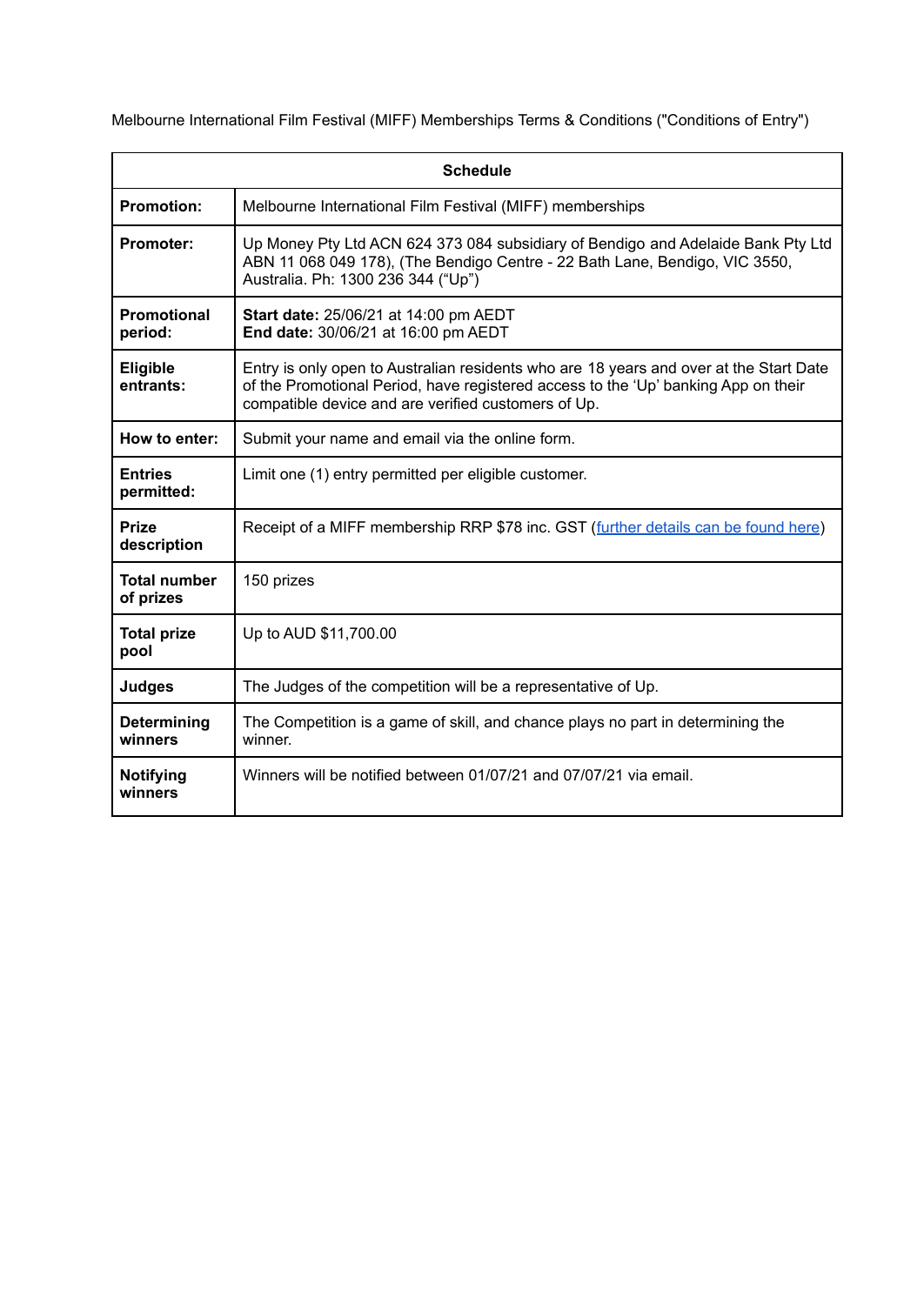1. The entrant agrees and acknowledges that they have read these Conditions of Entry (and Schedule) and that entry into the Promotion is deemed to be acceptance of these Conditions of Entry (and Schedule). Any capitalised terms used in these Conditions of Entry have the meaning given in the Schedule, unless stated otherwise.

2. The Promotion commences on the Start Date and ends on the End Date ("Promotional Period"). Entries are deemed to be received at the time of receipt by the Promoter and not at the time of transmission or deposit by the entrant. Records of the Promoter and its agencies are final and conclusive as to the time of receipt.

3. Valid and eligible entries will be accepted during the Promotional Period.

4. Employees (and the immediate family members) of the agencies/companies directly associated with the conduct of this Promotion, the Promoter, its distributors, suppliers, subsidiary companies/ businesses and associated companies and agencies are not eligible to enter. "Immediate family member" means any of the following: spouse, ex-spouse, de-facto spouse, child or step-child (whether natural or by adoption), parent, step-parent, grandparent, step-grandparent, uncle, aunt, niece, nephew, brother, sister, step-brother, step- sister or 1st cousin.

5. Quality control errors will not invalidate an otherwise valid prize claim.

6. If any winner chooses not to take their prize (or is unable to), or does not take or claim a prize by the time specified by the Promoter, or is unavailable, they forfeit the prize and the Promoter is not obliged to substitute the prize. Only the winner(s) will be notified via the Up app. If the total number of prizes cannot be awarded due to lack of entrants any remaining prizes will also be forfeited.

7. Where entry is allowed by purchase or subscription, the cost of the product or service is no greater than the cost would be without the opportunity to participate in the Promotion.

8. The value of the prizes is accurate and based upon the recommended retail value of the prizes (inclusive of GST) at the date of printing. The Promoter accepts no responsibility for any variation in the value of the prizes after that date.

9. No part of a prize is exchangeable, redeemable for cash or any other prize or transferable, unless otherwise specified in writing by the Promoter.

10. If a prize (or portion of a prize) is unavailable the Promoter reserves the right to substitute the prize (or that portion of the prize) to a prize of equal or greater value and/or specification, subject to any written directions of a regulatory authority.

11. No entry fee is charged by the Promoter to enter the Promotion.

12. Each prize will be awarded to the person named in the entry and any entry that is made on behalf of an entrant or by a third party will be invalid. If there is a dispute as to the identity of an entrant or winner, the Promoter reserves the right, in its sole discretion, to determine the identity of the entrant or winner.

13. Entrants' personal information will be collected by the Promoter. Personal information will be stored on the Promoter's database. The Promoter may use this information for future marketing purposes regarding its products, including contacting the entrant electronically. The Promoter is bound by the Australian Privacy Principles in accordance with the Privacy Act 1988 (Cth) and its privacy policy which is located at http:// www.bendigobank.com.au/public/privacy-policy/full-privacy-policy. The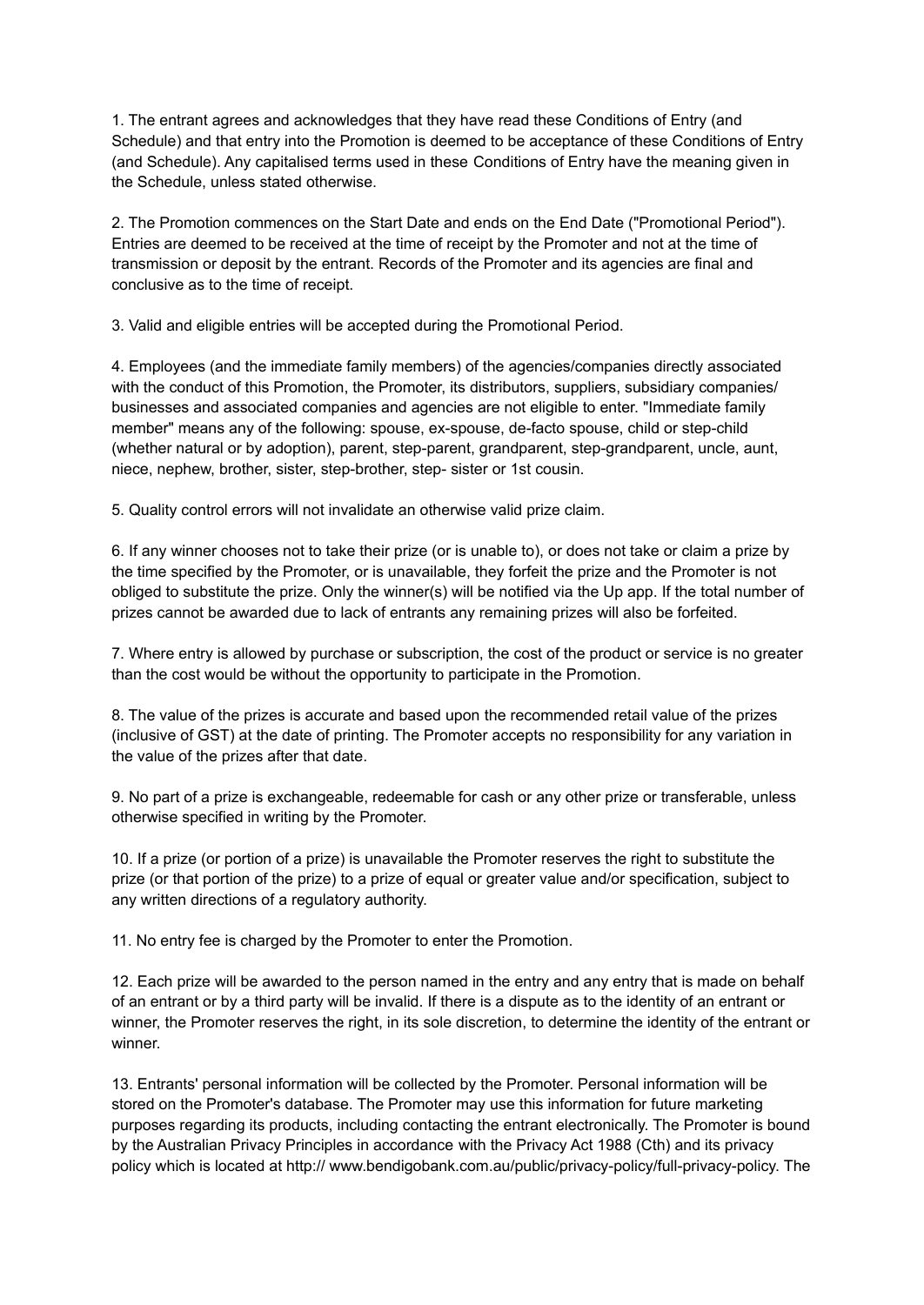Promoter's privacy policy contains information about how the entrant may access, update and seek correction of the personal information the Promoter holds about them and how the entrant may complain about any potential breach by the Promoter of the Australian Privacy Principles or any other Australian privacy laws and how such complaints will be dealt with. The Promoter collects personal information about entrants to enable them to participate in this Promotion and may disclose the entrants' personal information to third parties including its contractors and agents, prize suppliers and service providers to assist in conducting this Promotion and to the State and Territory lottery departments as required under the relevant lottery legislation. If the entrant does not provide their personal information as requested, they may be ineligible to enter or claim a prize in the Promotion. Personal information collected from entrants will not be disclosed to any entity located outside of Australia.

14. Any guarantee or warranty given is in addition to any relevant statutory guarantees and warranties and nothing in these Conditions of Entry restricts, excludes or modifies or purports to restrict, exclude or modify any statutory consumer rights under any applicable law including the Competition and Consumer Act 2010 (Cth).

15. If for any reason any aspect of this Promotion is not capable of running as planned, including by reason of computer virus, communications network failure, bugs, tampering, unauthorised intervention, fraud, technical failure or any cause beyond the control of the Promoter, the Promoter may in its sole discretion cancel, terminate, modify or suspend the Promotion and invalidate any affected entries, or suspend or modify a prize, subject to State or Territory regulation.

16. The Promoter reserves the right, at any time, to validate and check the authenticity of entries and entrant's details (including an entrant's identity, age and place of residence). In the event that a winner cannot provide suitable proof as required by the Promoter to validate their entry, the winner will forfeit the prize in whole and no substitute will be offered. Incomplete, indecipherable, inaudible, incorrect and illegible entries, as applicable, will at the Promoter's discretion be deemed invalid and not eligible to win. Entries containing offensive or defamatory comments, or which breach any law or infringe any third party rights, including intellectual property rights, are not eligible to win. The use of any automated entry software or any other mechanical or electronic means that allows an individual to automatically enter repeatedly is prohibited and may render all entries submitted by that individual invalid.

17. The Promoter reserves the right to disqualify entries in the event of non-compliance with these Conditions of Entry. In the event that there is a dispute concerning the conduct of the Promotion, the decision of the Promoter is final and binding on each entrant and no correspondence will be entered into.

18. The Promoter and its associated agencies and companies will not be liable for any loss (including, without limitation, indirect, special or consequential loss or loss of profits), expense, damage, personal injury or death which is suffered or sustained (whether or not arising from any person's negligence or willful misconduct) in connection with this Promotion or accepting or using any prize (or recommendation), except for any liability which cannot be excluded by law (in which case that liability is limited to the minimum allowable by law).

19. The entrant will participate in and co-operate as required with all reasonable marketing and editorial activities relating to the Promotion, including (but not limited to) being recorded, photographed, filmed or interviewed and acknowledges that the Promoter may use any such marketing and editorial material without further reference or compensation to them.